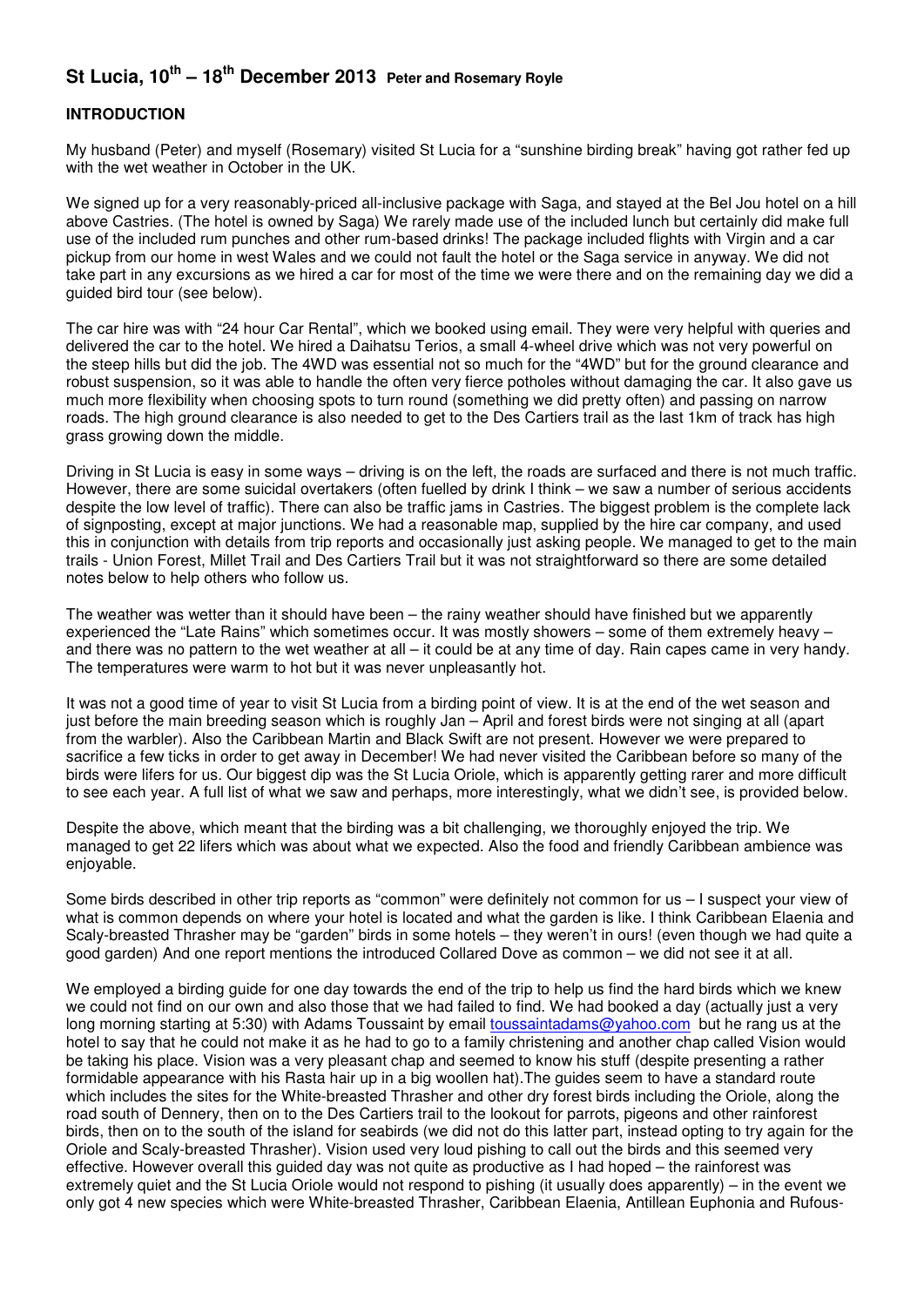throated Solitaire. We looked for Quail-doves, Swifts, Bare-eyed Robin and the Oriole but did not find them. The guided trip including transport etc cost US\$100 per head.

The various forest centres seemed to be in a state of semi-abandonment. The offices were rarely manned, and although we were asked to pay at Millet and Des Cartiers (25 EC\$ per head), we were told that "there was no receipt book at the moment" so we were not sure where the money ended up!. (We only had to pay at Des Cartiers as we happened to meet a guide in the car park just as he finished guiding a group). Most of the signs directing visitors to the reserves were old, damaged or had fallen down. However, the trails were all maintained – we met a party of maintenance workers at Millet and there were fresh repairs elsewhere – and somebody is supplying fresh coconuts to the feeders at Millet. And although the zoo at Union is abandoned there are still some parrots in cages – they look very healthy so they are obviously being fed. The garden just inside the forest was derelict.

A few practical footnotes:

**Money** – many reports indicate that Eastern Caribbean dollars are not required and that US dollars can be used – this is true but your change will be in EC\$. And I think it is vaguely insulting to the St Lucians to expect them to accept foreign currency just because visitors cannot be bothered to change currency.

**Departure Tax** – mentioned in some reports but no longer exists

**Driving licence** – the temporary driving licence required in St Lucia is easily issued by your car hire company. An International Driving Licence may be acceptable as a substitute.

**Safety –** St Lucia seems quite a safe place (apart from the road accidents). Obviously you don't walk around back streets in the dark and don't flaunt cameras etc but it did not feel threatening. There was some hassle in the small fishing villages from locals who wanted to act as a guide but this is only to be expected.

**Local colour –** Dennery, Micoud and Soufrieres are well worth visiting to get a feel for local Caribbean culture.

**Insects** I am very attractive to biting insects and did indeed get quite badly bitten. I think the bites were mostly obtained around the hotel and on the beach where I did not use repellent. I suspect the problem is much reduced in drier weather.

#### **Reference Material:**

We used only one reference book, "Birds of the West Indies" by various authors.

The following trip report was used extensively and I have not repeated above all the useful information supplied within it: St. Lucia March 31 - April 3, 2008 published by Jim Holmes http://www.surfbirds.com/trip\_report.php?id=1423

Also a more recent report by Richard Sutton http://www.surfbirds.com/trip\_report.php?id=2315

Also referenced were trip reports by Paul Noakes and John Kirby.

We downloaded and printed (at A4 size - A5 size is unreadable) the **Lonely Planet PDF chapter on St Lucia.**

For calls and songs we downloaded a number of tracks from Xeno-canto which we used to identify and sometimes to call in birds.

#### **BIRDING SITES**

In the notes below the following common birds are not mentioned explicitly: Lesser Antillean Bullfinch, Bananaquit, Zenaida Dove, Grey Kingbird, Carib Grackle, Cattle Egret, St Lucia Warbler.

## **Millet Trail**

I have included here an updated set of directions from Jim Holmes report:

The office can be contacted at 758-451-6168. There is a US \$10 (25 EC\$) fee/person for going on this trail and there may be a guide available if you want one. Despite other reports to the contrary, we were not charged for a guide when we said we didn't need one.

Directions: Head south from Castries on the main north-south road that goes along the west side of the island and up and over the hill through La Croix Marigot. Go past the turn for Marigot Bay (just past the Marigot Bay exit was a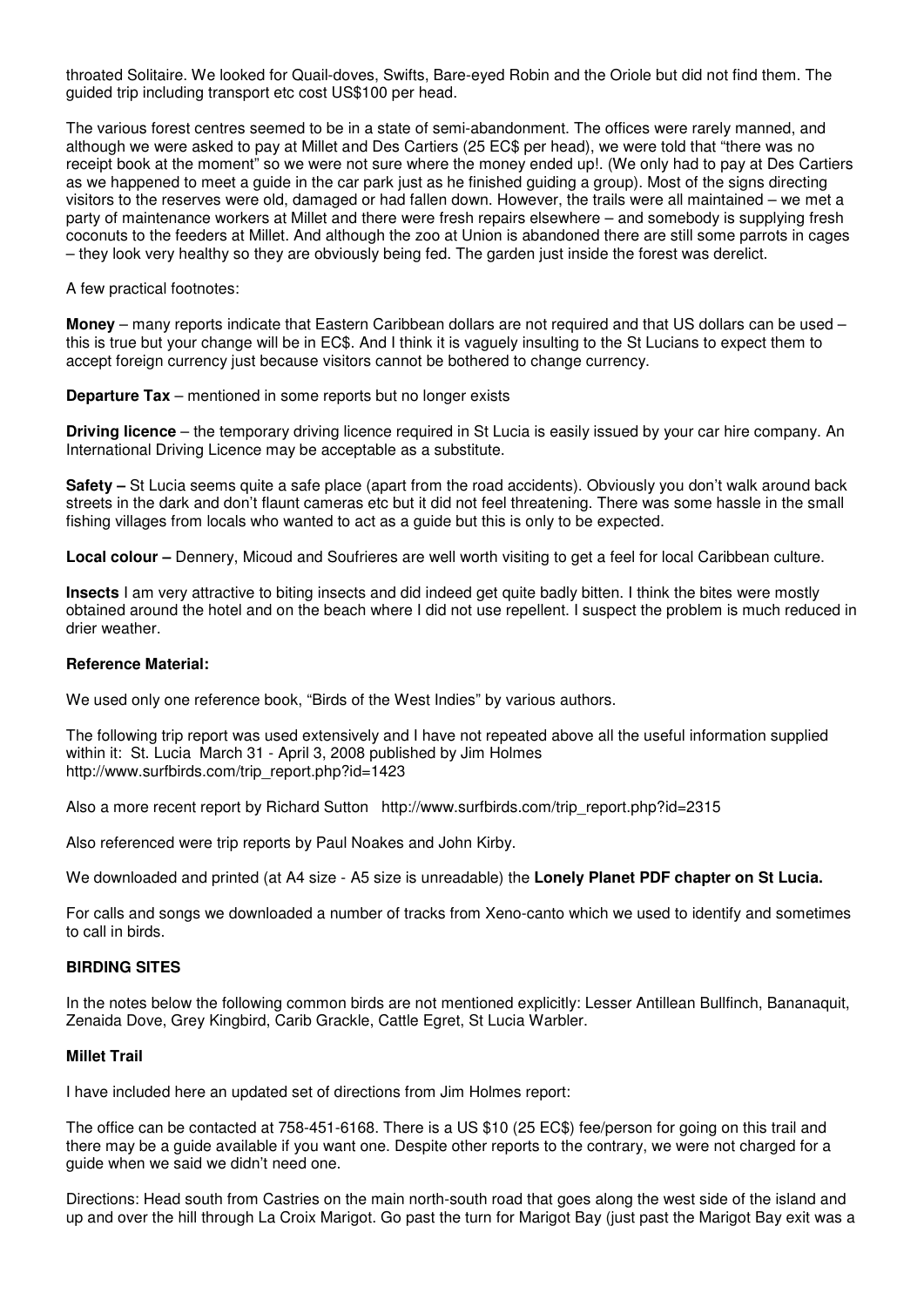wet field with lots of egrets). After passing the turn for Marigot Bay, the road drops down and crosses a flat valley. You will cross a small bridge. Just past this small bridge/river, there is an obvious tarmac road to the left at a yellow bus stop with a blue roof. There may be a sign for Millet (not when we were there) Take this left turn through banana plantations and then through villages and carry on until at 3.5km you come to a T intersection (well, it is not really a T intersection, you will just bear right on it). Go right at the T intersection. Take this road for about 6km to the end and you will arrive at the Millet Nature Reserve/Trail. (Along the way, there will be a paved road that breaks to the right and one that drops to the left – do not take these. You will pass a disused quarry on the right and go across a bailey bridge over the river on the left. The road will be in poor condition in places.)

The trail is quite strenuous, especially the last part and took us 4 hours at birdwatching speed. The first part of the trail has many bird feeders which consist of half coconuts on poles. These are extremely popular with LA Bullfinches, but persevere and look at every bird and you will probably find a Black Finch – we did. Apart from the plumage (see notes below) they were notable for being more flighty and less tame than the Bullfinches.

We did not see or even hear a single parrot on the trail. (There seemed to be little fruit in the forest and I suspect they were feeding in the surrounding plantations) However we did see St Lucia Black Finch, St Lucia Warbler, Grey Trembler, Mangrove Cuckoo, Pearly-eyed Thrasher, all three hummingbirds and brief flying views of Scaly-naped Pigeon.

## **Des Cartiers Trail**

Directions: From Castries, go south then take the main road across the island towards Dennery. Go south on the main coast road until you reach the village of Micoud. Just after Micoud turn right at quite a major-looking road. (There was a sign for the trail which had been knocked over and was on the ground when we were then). Fork right shortly after leaving the main road, and go through the smart village of Ti Roche. Keep going straight on and eventually out of the village, After about 6km look for a turning to the right which cuts back sharply and turn along it. If you start to descend through villages and head eastwards you have missed the turning. (When in doubt you should always be heading upwards and towards the distant forested hills.) After about 2kms turn left up hill – this turning had a small sign when were there (otherwise we would never have found it) then shortly turn right (again signposted) along an extremely narrow and unlikely road which turns into a track with tall grass in the middle. The Des Cartiers trail and small car park is at the end of this track.

Note that on the map there appears to be an alternative route to Des Cartiers on a road which goes past La Tille falls – do not try it as we did as the road disappears completely into a huge landslip!

The full Des Cartiers trail is quite strenuous - you head straight up a long set of steps after the trail crosses a track



and then return eventually along that track from the left. It took us about 3 hours at birdwatching speed. We heard many parrots all along the trail and had some brief flight views. About 1.3 km from the end of the trail, where the track contours around the hill, there is a parrot viewpoint with a shelter and seats. Unfortunately tree ferns have grown up in the clearing so there is not really any view. However, a bit further on there is a fenced bit of path which goes across the top of a landslip and this provides excellent views right to the bottom of the valley across a cleared area with forest on either side. Two parrots and two pigeons flew across the gap and we had good views of their upper plumage. (We had heard that you need to be early to see parrots but this does not necessarily seem to be the case as we were there at 12:30). We also had splendid views of a circling Broad-winged Hawk.

We subsequently came to this spot with our guide, by walking to the left along the track where the trail meets it (reversing the trail in fact) and we had excellent views of just one parrot which flew across at eye level (there should have been many more at 9:30 but it was windy and the birds were very quiet)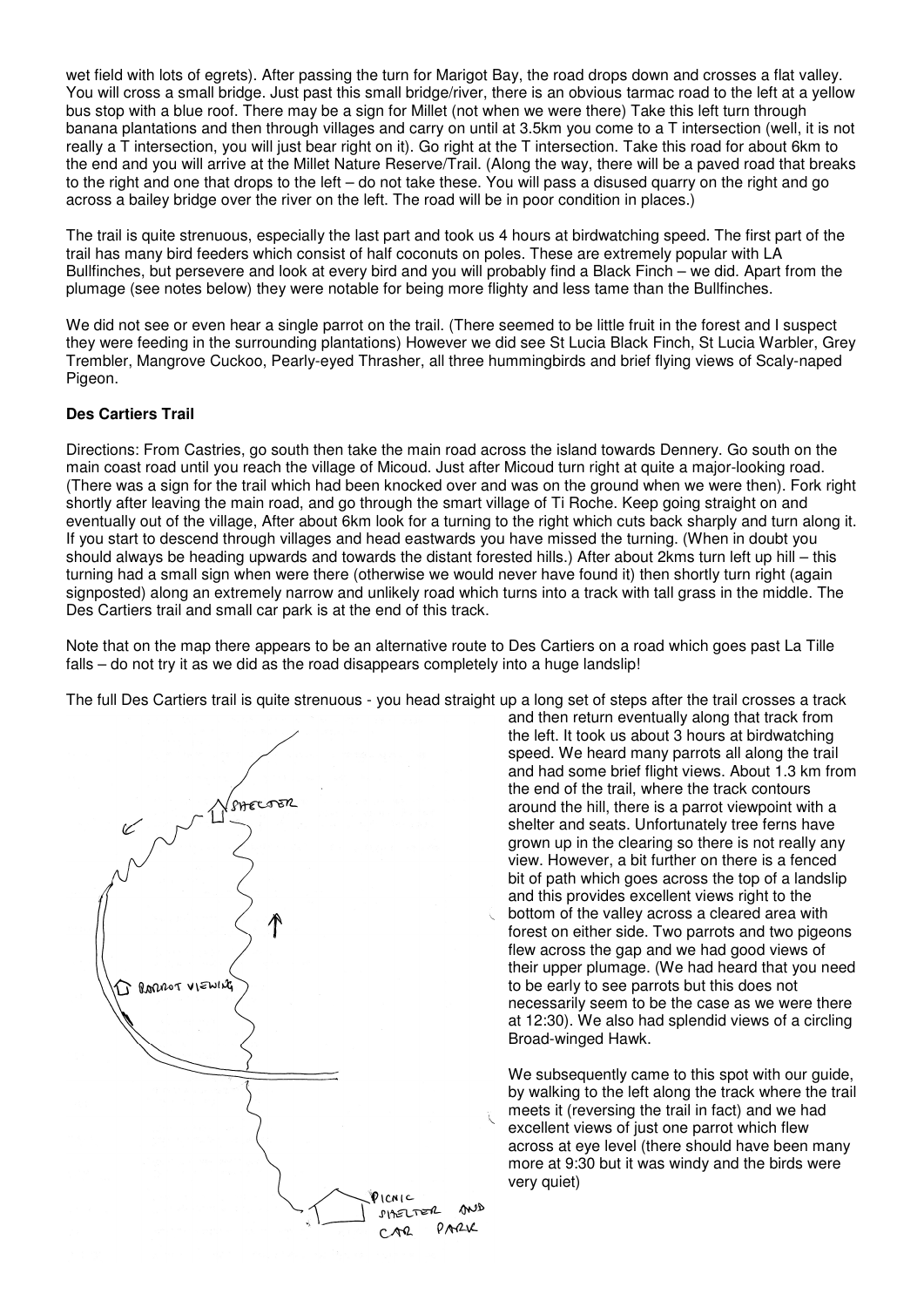Other birds at Des Cartiers were: Lesser Antillean Flycatcher, St Lucia Pewee, Grey Trembler, Pearly-eyed Thrasher, various hummingbirds.

### **Union Forest**

Again, an amended version of Jim Holmes' notes:

The Union Forestry trail is easily reached from the Castries/Rodney Bay area. On the road from Castries to Rodney Bay, you will go through a roundabout with signs to Union. Take the roundabout's east exit towards Union (this is the Babonneau highway). This exit has a small shopping centre on the southeast side of the roundabout (it is actually set back about 100 meters from the main road). This shopping centre has a cinema and a Domino's Pizza. From the roundabout, it is 2km to the right turn to the Union Forestry Building. There is a very weathered sign for the Forestry Building at the turn. (also look for signs to the Montessori school) If you get to a Rubis filling station you have gone too far. After a short distance down this road turn right into a concrete road with a metal drainage grid across the bottom – this did have a sign but it was lying on the ground. The car park is 50 metres on the right. There is one nature trail leading off from behind the building on the left.

It seemed very quiet here but it was a convenient place for us to go before breakfast as it was close to Castries. The abandoned garden just inside the forest was a good place to watch for birds. We did have our best views of Scaly-naped Pigeon here and we saw the Pewee very well on both visits (just at the beginning of the trail near the garden) Also Lesser Antillean Flycatcher. On our first visit there were several Tropical Mockingbirds around the car park but not on the second.

**Pigeon Island:** We spent a few hours here in the middle of the day but did quite well for birds. Note that there is no signpost off the main road to Pigeon Island – the main road just carries straight on and peters out so you can tell you have gone wrong! We walked up the track to the top and saw Lesser Antillean Saltator, Black-faced Grassquit, American Kestrel and Common Ground-dove as well as good views of hummingbirds. Out on the sea were a Brown Booby and in the car park were Shiny Cowbirds.

**Mamuka Gardens:** These gardens are on the east coast south of Dennery. We walked up the northerly track to the top of the hill, which goes up alongside a small stream and saw Scaly-naped Pigeon and St Lucia Pewee. There may have been more birds here but most of the garden was closed due to a wedding.

**Diamond Gardens and Falls:** It was raining when we went here (eastwards out of Soufriere and look for signs on the right) but there are lots of interesting plants and it looks a good spot for hummingbirds (we saw Purple-throated Carib here at virtually sea level)

**Rainforest Tram and zip lines:** This commercial outfit is at Chassin Babonneau. Unsurprisingly we did not see many birds, just a few hummingbirds, from the aerial tram, though a couple of Scaly-naped Pigeons flew through and there were hummingbirds and an Elaenia in the gardens. They offer a bird-watching trek which departs early in the morning and lasts for 3 hours.

**Hotel garden:** In our quite small but well planted hotel garden we saw: Bananaquit, Lesser Antillean Bullfinch, Zenaida Dove, Grey Kingbird, Carib Grackle, Tropical Mockingbird, Broad-winged Hawk, Antillean Crested Hummingbird, Green-throated Carib and eventually a Scaly-breasted Thrasher.

## **BIRD LIST**

**Brown Booby** One bird circling the bay and feeding at Pigeon Island

**Magnificent Frigatebird** Seen offshore and soaring over fishing villages

**Great Egret** One seen in flight

**Little Blue Heron** Two birds seen very close, fishing from shoreside rocks in Castries harbour

**Cattle Egret** Very common, sometimes even perched on telegraph wires! There was an active breeding colony with small nestlings on two small trees next to an ornamental lake in front of Auberge Seraphim on Castries bay.

**Broad-winged Hawk** Seen briefly on several occasions in forest and over gardens: best views were of a soaring bird below us at the parrot viewpoint at Des Cartiers.

**American Kestrel** Quite common in urban areas and by roads. They were nesting in the tower of the cathedral in Castries – from the noise I assume they had well-grown nestlings.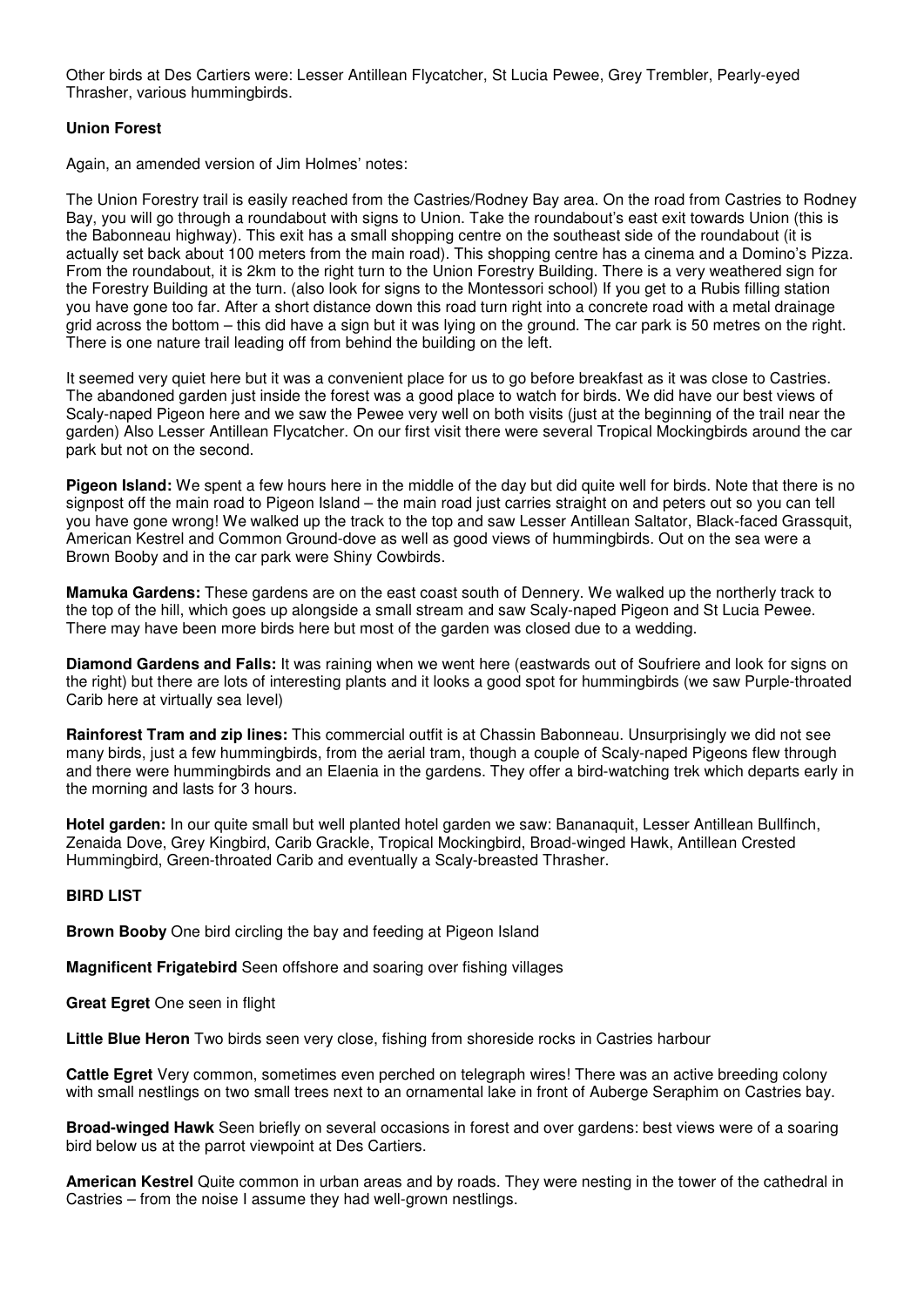**Laughing Gull** Two non-breeding birds seen offshore

**Scaly-naped Pigeon** The old name of Red-necked Pigeon seemed more appropriate for the only bird we saw perched at the Union Trail. We had short flight views whenever we were in forest, even at the Rainforest tram, but perched birds were difficult. They were just beginning to call at Union Forest and Mamuka Gardens but not in the highlands. We had good flight views at the parrot viewpoint at Des Cartiers.

**Zenaida Dove** Very common especially near the coast. More attractive than the picture in the book suggests – the black marks on the wings were more like checkers.

**Common Ground Dove** Small flocks were seen several times, in bare or grassy areas near the coast.

**St Lucia Parrot** Only seen at Des Cartiers where many birds were heard and seen briefly in flight, and then good flight views were had at the parrot viewpoint on two dates at 9:30 and 12:30.

**Mangrove Cuckoo** One bird seen in the forest at Millet

**Purple-throated Carib** Numerous at flowers in high elevation forest but also seen lower down, e.g. at Diamond Gardens. The green flash along the wing is distinctive even if you can't see the throat.

**Green-throated Carib** Common at lower elevations e.g. in gardens, but also seen in high elevation forest

**Antillean Crested Hummingbird** Truly small and very fast moving. Seen everywhere but difficult to get a really good view as it hardly ever seems to perch.

**Caribbean Elaenia** This supposedly fairly easy bird eluded us for days. We eventually saw several with Vision in the eastern dry forest and then one more at the Rainforest tram. They are not small and have a nice little call so I don't know how we missed them.

**St Lucia Pewee** We had some really good close views of this bird in forests – e.g. Union (near the beginning of the trail), Des Cartiers and Mamuka Gardens. It came in to its own song and also to virtually anything else! (This contrasts with another trip report which said that the Elaenia came in to the Pewee song) Our best view was when one flew across the path and caught an insect with an audible snap; it then proceeded to perch on a stump only 6 feet away.

**Lesser Antillean Flycatcher** Seen twice – once high up in the canopy at Union, the other low down close to the path at Des Cartiers. There were obviously more of them up in the canopy as we could hear the loud, sharp call.

**Gray Kingbird** The first bird we saw in St Lucia, perched on the wires. Very common in gardens, villages and forest edges. They are also nocturnal, taking advantage of street and garden lighting to catch moths. A trilling call.

**Tropical Mockingbird** Seen several times e.g. in the hotel garden and at the Union Forest car park, but strangely not seen at all in the last few days of the trip.

**White-breasted Thrasher** Several birds called up by Vision using loud pishing at a roadside site near Dennery.

**Gray Trembler** Several pairs seen in the mid-canopy in the forests.

**Scaly-breasted Thrasher** Another supposedly easy bird which eluded us. One came in to pishing when calling the White-breasted Thrashers – we ignored it (Vision said we would see plenty more) and concentrated on the Whitebreasteds. Mistake! We did not see another one and when we returned to try and re-locate the bird all we got were more White-breasteds! We eventually tracked down one single bird which passed briefly through our hotel garden on our penultimate day. The small dark beak and the wing bar are very distinctive – we thought we may have been mis-identifying Pearly-eyed Thrashers but once we had seen a Scaly-breasted we knew that we had not.

**Pearly-eyed Thrasher** A few seen, often in pairs, in the highland forests. Their harsh jay-like screeching gives them away. We also saw one in the dry forest south of Dennery with Vision – he was very surprised saying that he did not usually see them in that habitat.

**Rufous-throated Solitaire** We heard this bird at Des Cartiers – the haunting minor key flute-like notes are very distinctive – but could not see it or call it in. On our second visit with Vision we had fantastic views of a bird at eyelevel which came in near the parrot viewpoint – we did not need to call it in though I understand the guides can do this.